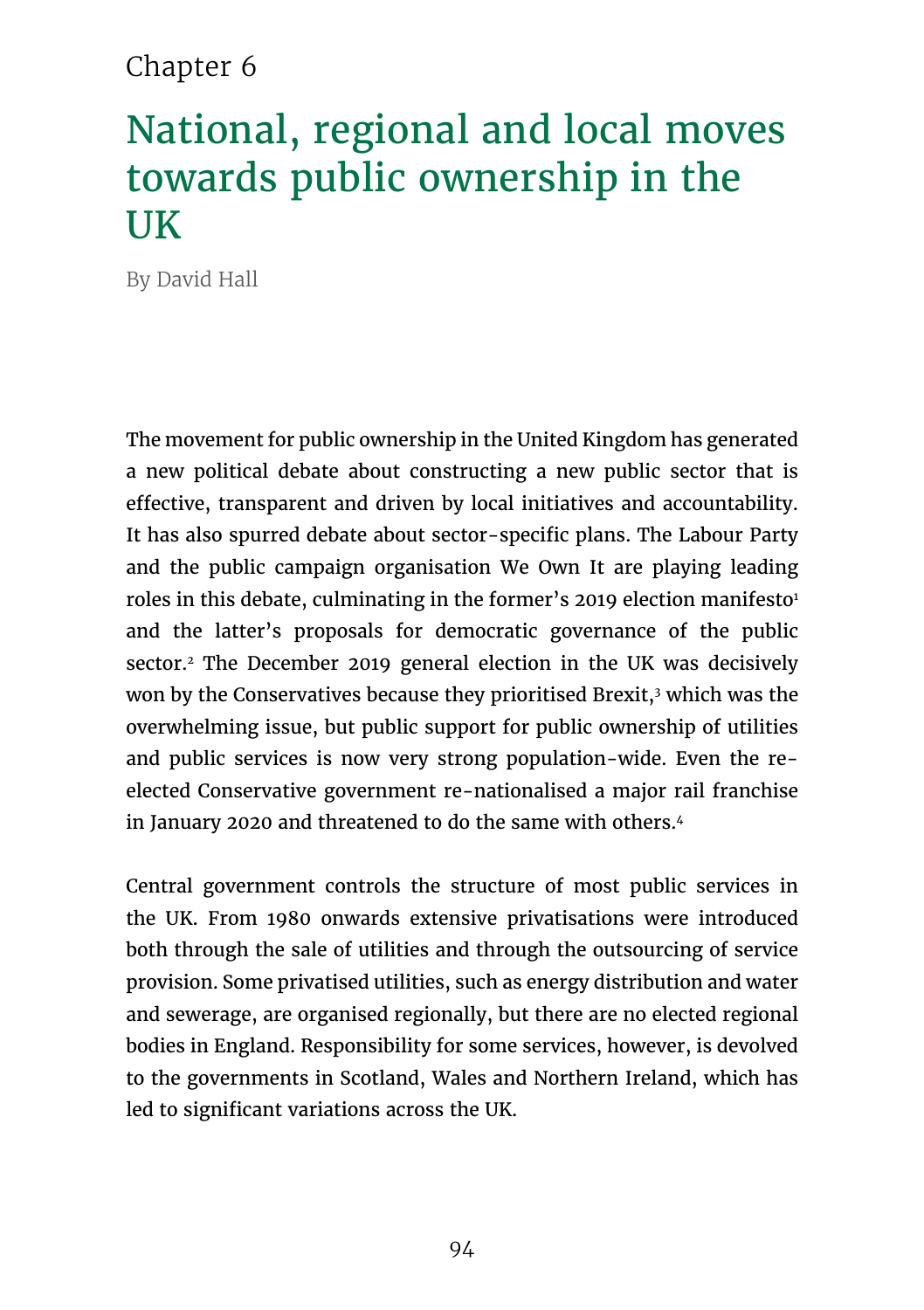

Since the privatisation of the 1980s, outsourcing and austerity policies have undermined the professional and financial capacity of central and local governments. Local democratic control of education and health has also been eroded by reducing the power of local councils to manage schools, replacing public healthcare authorities with corporate trusts and contractual relationships, and encouraging further privatisation and outsourcing in both sectors. While they remain responsible for services such as public transport and housing, the financial and legal regime has made it very difficult for municipalities to provide such services themselves.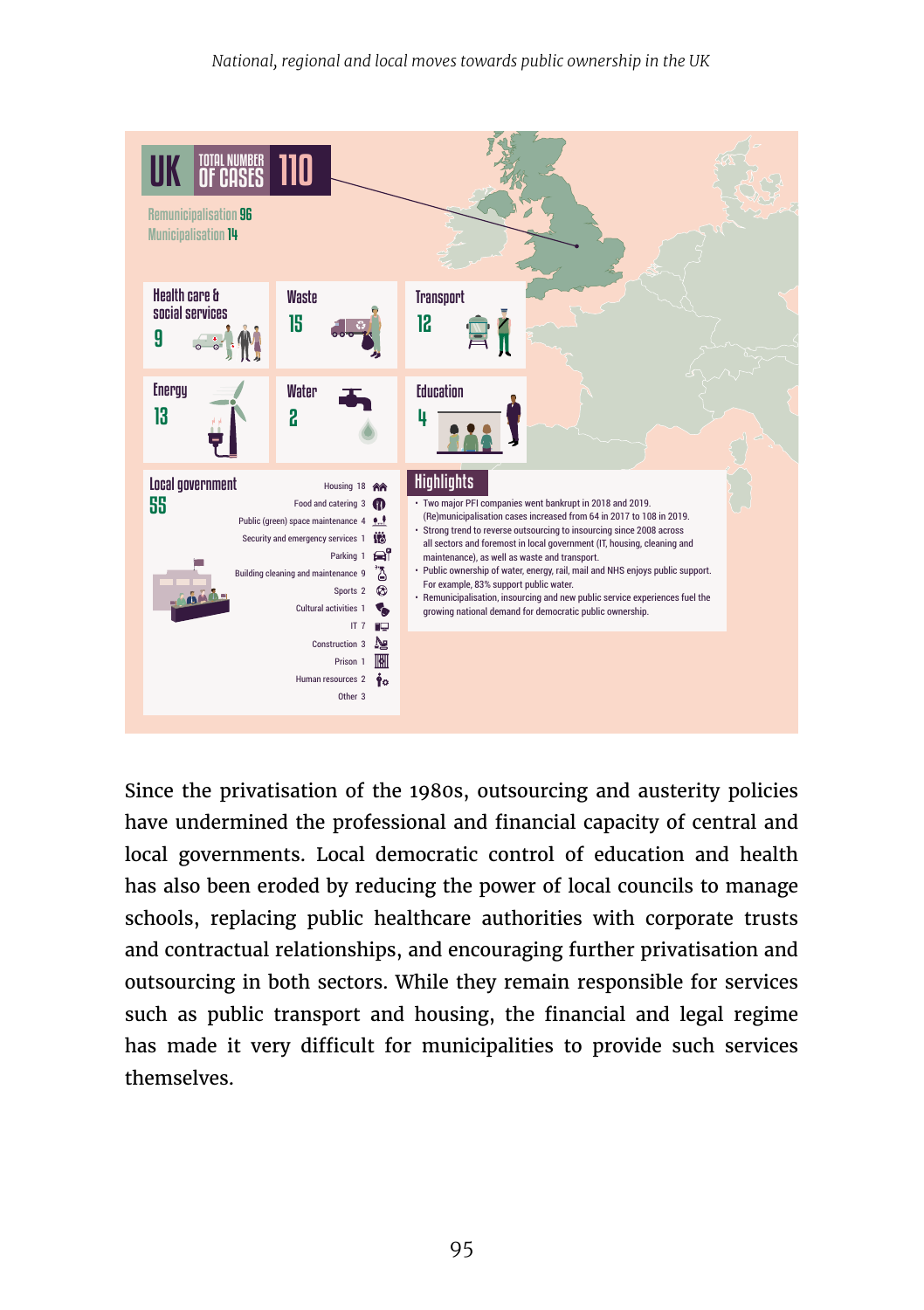# Local services

Although outsourcing of services is becoming less and less popular at all levels of government, it is perhaps most visible locally. A series of studies and reports have confirmed major problems with outsourcing in practice.5 An illustrative case is the collapse of Carillion, a major British construction and facilities management services company. With 420 contracts with municipalities across the UK, the company's liquidation sent shockwaves through government.<sup>6</sup>

Outsourcing has conventionally been promoted as a way of reducing local government spending. In practice, however, many local councils have started to insource service contracts in recent years partly because insourcing is less expensive. Between 2016 and 2018, over 220 contracts were brought back in house, involving 33 per cent of Conservativecontrolled councils, and 42 per cent of Labour-controlled councils. By 2019, 77 per cent of all local councils in the UK expected to bring some services in house, stating that they believe insourcing saves money, provides greater flexibility and simplifies management – and also improves workers' pay and conditions. As shown in Box I, these services include building maintenance, waste collection, parks and leisure services, and cleaning, as well as a number of large office operations.<sup>7</sup>



*Photo: We Own It*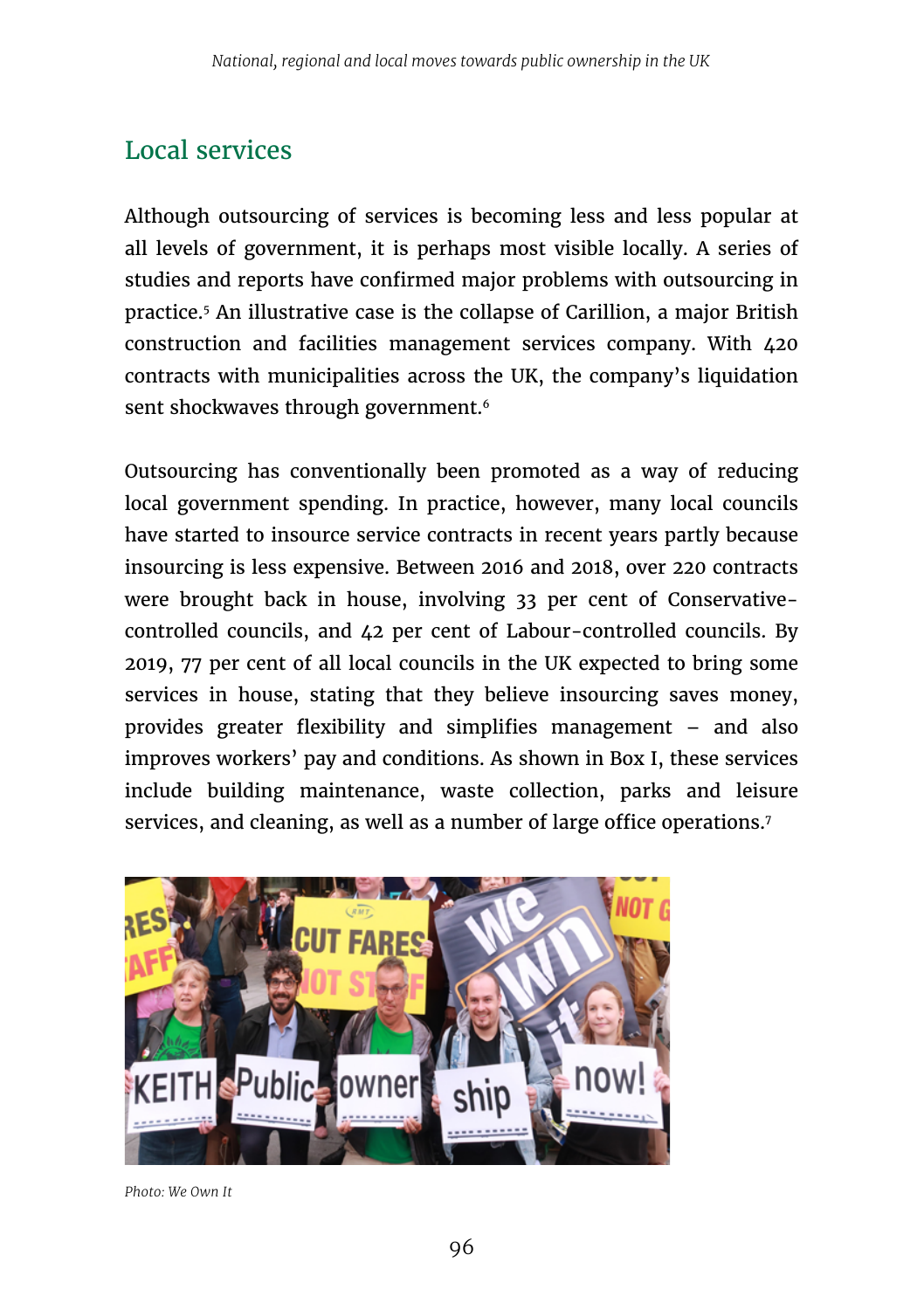*Box I*

#### **Recent insourcing examples**

•Stoke City Council insourced its housing maintenance work in 2018, increasing workers' pay by £1,000 per year, and improving productivity and quality of service. The council has created an arms-length trading company to bid for other work, which last year produced a surplus of over £4 million for the council. Their proactive procurement policy means that over 80 per cent of materials are purchased locally.

•Islington Council has brought back roughly £380 million in cleaning, building and grounds maintenance, and waste management services since 2011, helping improve the pay and conditions of 1,200 frontline staff and generating net savings of approximately £14 million.

•Birmingham City Council, the largest in the UK, has terminated a 12-year-old contract with Capita costing £45 million per year, and is creating a new in-house team to redesign and simplify IT systems, including better ways of using data to provide services and enable citizens to access information and services online. It is expecting to save a total of  $£45$  million as a result.<sup>8</sup>

•In 2019, a new nation-wide mutual insurance scheme, Local Government Mutual,<sup>9</sup> was created by a group of municipalities expecting to make significant savings for local councils, who are currently paying over £600 million in insurance premia.10

Public-private partnerships (PPPs) in the UK were set up under the Private Finance Initiative. Despite the fact that this policy has now been abandoned by all parties, over 700 such schemes still remain. These bring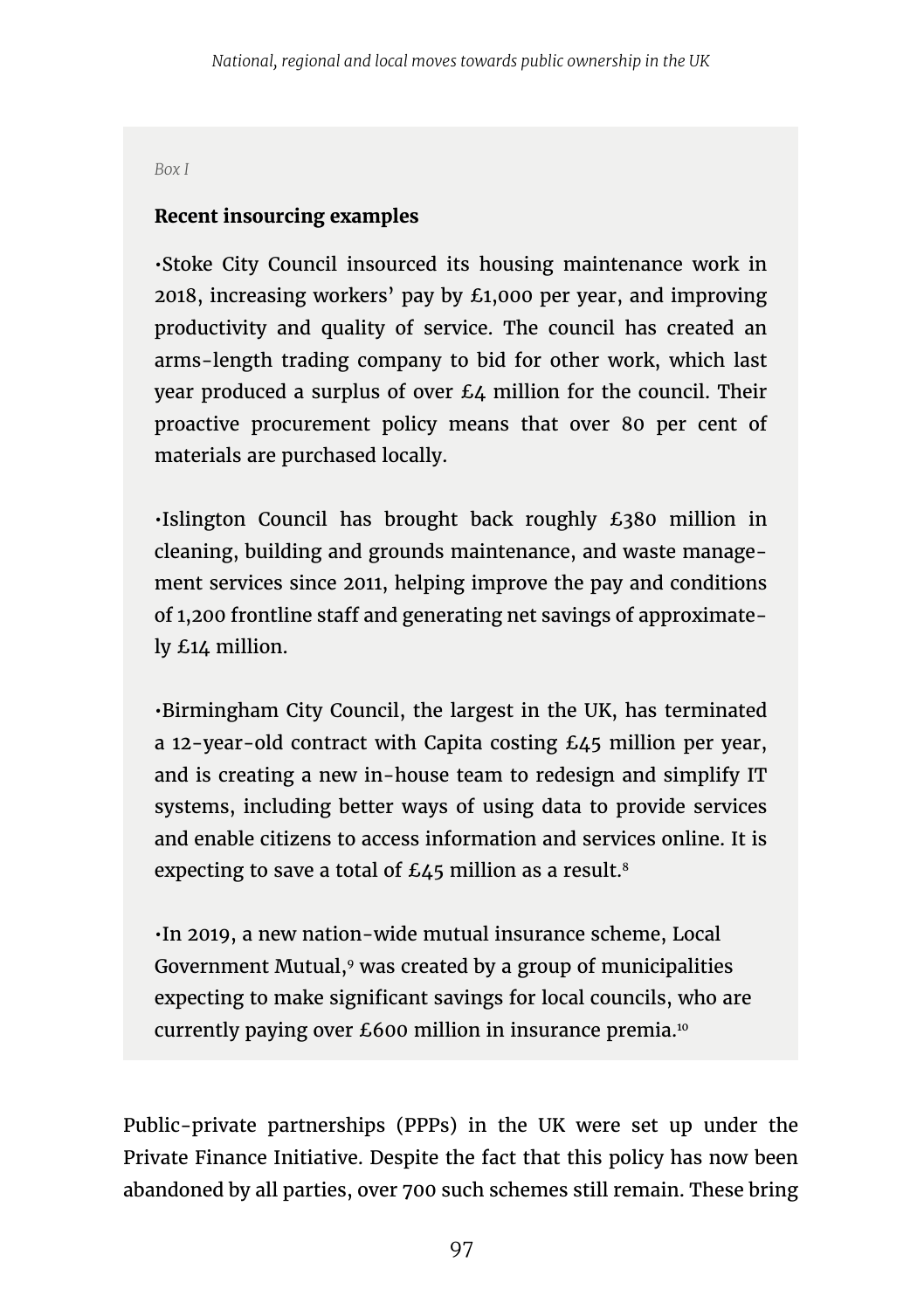costly financial commitments up to 2051 and ongoing problems. Some Private Finance Initiative projects have been terminated and brought back in house. Notable examples here include a series of major projects set up by Transport for London and a waste management one in Manchester. Many more PPPs collapsed and were replaced with direct services as a result of the 2018 bankruptcy of Carillion, which was involved in 420 Private Finance Initiative projects and other outsourced contracts. Of Carillion's 18,000 employees, 14,000 were transferred to new employers – most of them as public sector employees to continue providing services. $11$ 

In addition to Labour's proposals for national action, which will be detailed below, many local initiatives are also directly linked to dealing with climate change as a central challenge. Municipal companies supply and generate renewable electricity in Nottingham, Bristol and elsewhere, and Norwich is constructing new municipal homes with high energy efficiency. In public transport, Transport for London has already introduced over 200 electric buses and has now ordered 20 hydrogenfuelled buses.12 The improvement and extension of bus services in Greater Manchester and elsewhere have similar effects of reducing carbon emissions.

Continuing pressure for restoring public sector delivery of local services can also be seen in three major sectors: buses, housing and health.

#### **Buses**

Ever since Margaret Thatcher's government deregulated bus services in Britain in the mid-1980s, very few municipalities have run their own services – only Reading and Nottingham in England, and Lothian in Scotland. While London regulates all bus services, government rules have prevented other cities, such as Newcastle, from attempts to do this. Now a vigorous campaign has persuaded the Mayor of Greater Manchester, Andy Burnham, to propose re-regulating buses, using new powers under a 2017 Act of Parliament. The campaign mobilised to win cross-party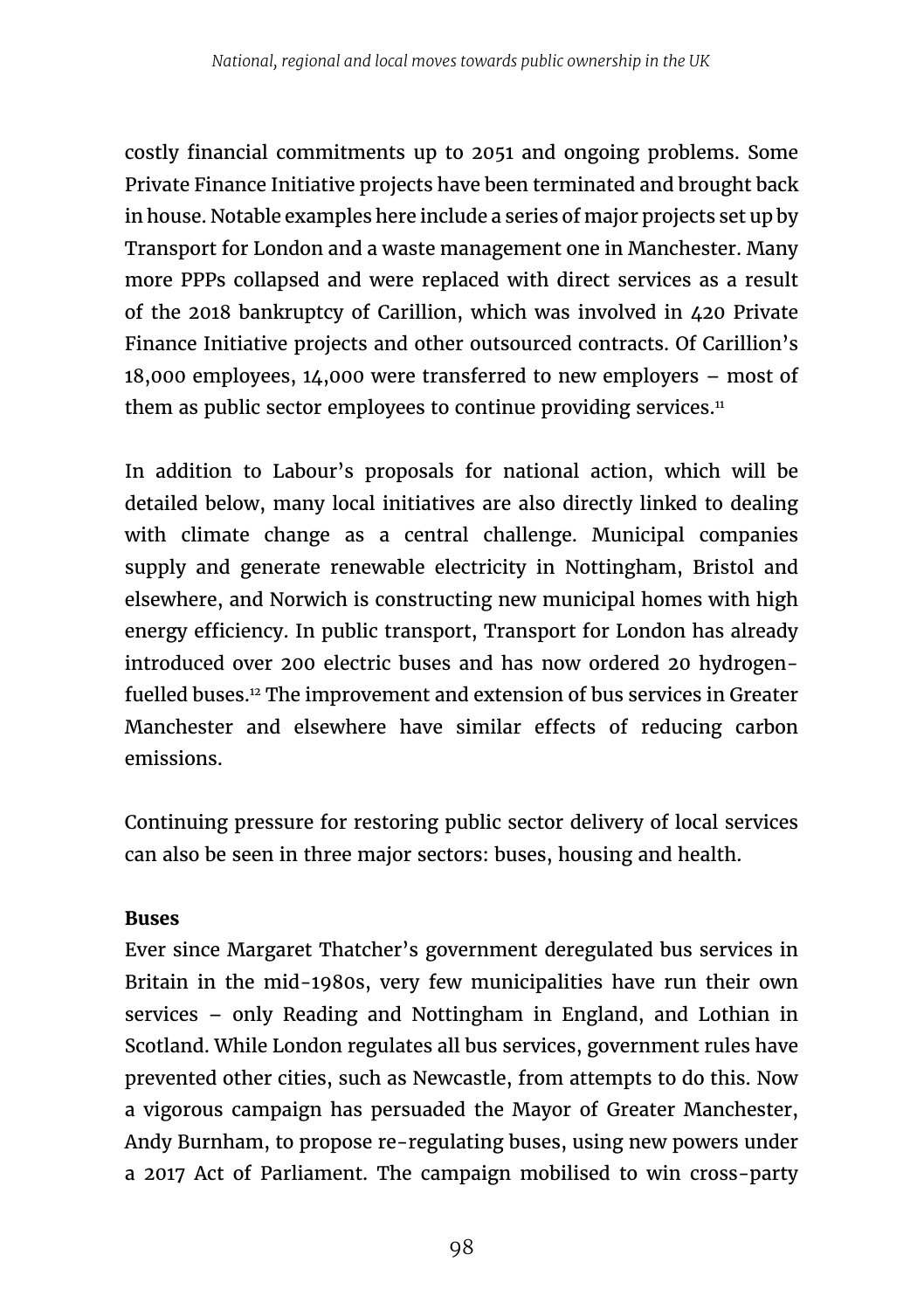political support from Liberal Democrat councillors, a Green Member of the European Parliament, and a Conservative Member of Parliament, as well as Labour MPs and councillors in the city. It also succeeded in getting supportive motions from five of the 10 district councils in Manchester – and even, improbably, support from Prime Minister Boris Johnson for the principle of a council-regulated bus network.13

### **Housing**

Housing is a major issue in the UK. Central governments have made it as difficult as possible for local councils to build and manage homes, and Thatcher's 'right to buy' policy means that existing council homes continue to be sold into private ownership. Norwich City Council has nevertheless found a way to build new public housing. Using some of its own reserve funds as well as borrowing, the Council has created its own 100 per cent municipal housing development company, the Norwich Regeneration Company. The first result is a 100-home estate of low-rise housing that has been built to meet 'Passivhouse' principles of energy efficiency. This has reduced annual energy costs by 70 per cent. Gail Harris, the Labour council's deputy leader responsible for housing said: 'It's about people having good quality homes and low fuel bills. And we plan to build a lot more'. The homes have been nominated for an architecture award<sup>14</sup>

### **Health**

The National Health Service (NHS) has been subjected to systematic privatisation by outsourcing since 2012. This has led to a number of disasters and created unnecessary complexity. Even the current Conservative government is now recognising the problems and is expected to modify legal rules to allow insourcing again. This is a major victory, but the NHS still needs to be restored to an adequately funded public service entirely provided by the public sector and protected against post-Brexit trade deals that analysts say could force further privatisation. A major campaign is underway to deal with this looming threat.15 The Thatcher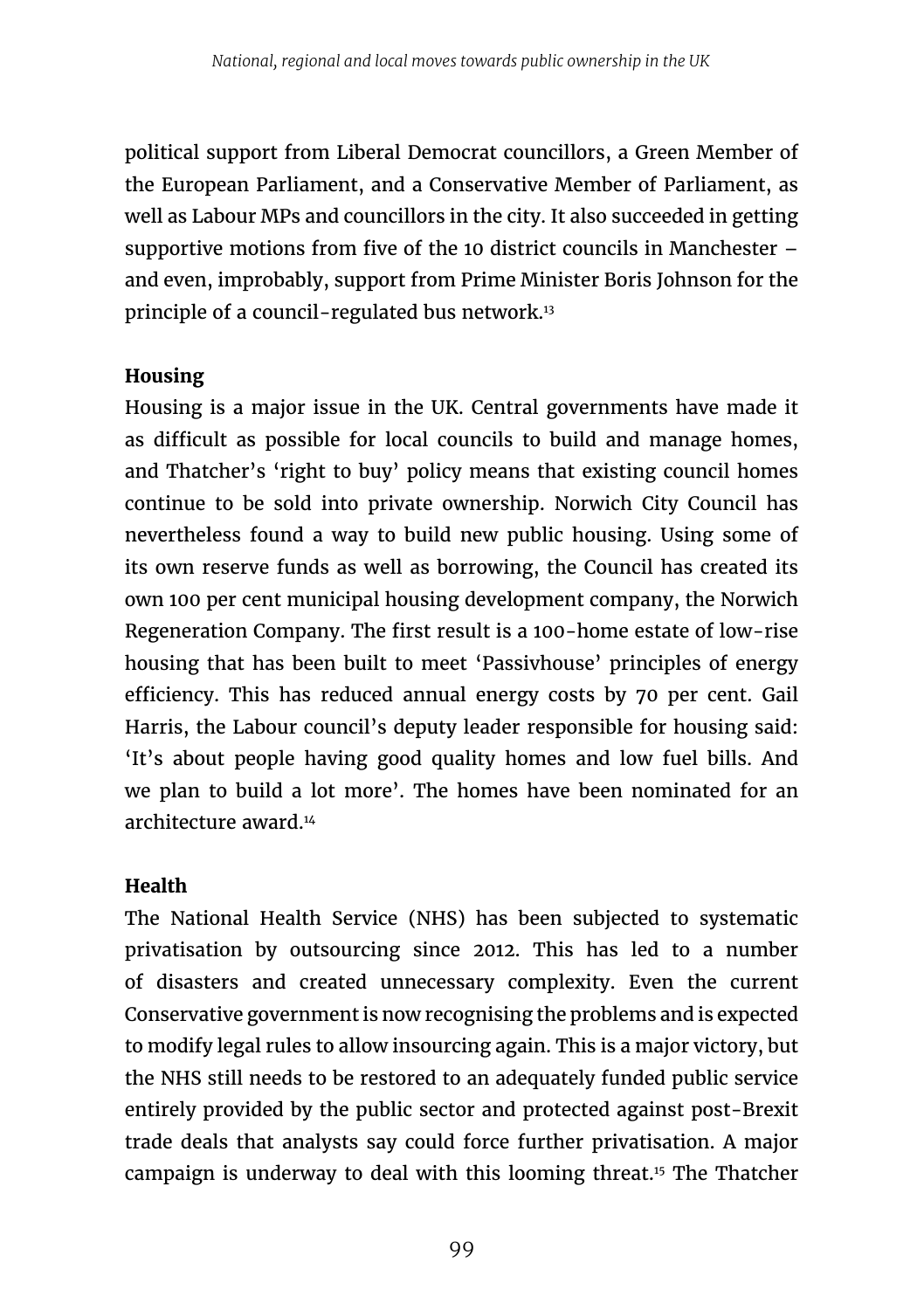government introduced outsourcing of hospital cleaning, at great cost to workers' pay and conditions as well as to standards of service. This is because medical services and hospital maintenance are interrelated: as a case in point a 2017 study found that hospitals that outsourced cleaning had significantly higher levels of MRSA infections, which do not respond to antibiotics, confirming fears that outsourcing leads to lower hygiene standards.<sup>16</sup> This is why devolved governments in Scotland, Wales and Northern Ireland ended outsourcing many years ago, and there is growing pressure on the remaining English authorities to do so.

# Regional level

Despite the lack of regional authorities in England, the countries of Scotland, Wales, and Northern Ireland all have devolved powers, and have been more supportive of public ownership than the UK national government. Notably, water services in both Scotland and Northern Ireland have remained in public hands, as a result of strong public campaigns and public opposition, though some Private Finance Initiative schemes have been used to build water and wastewater treatment plants. In Wales the water company remains privatised. Although it was restructured by its senior management into a 'non-profit' private company, it is still financed by corporate bonds paying a good rate of interest, still pays its top executives about half a million pounds each per year, and still lacks formal public accountability.

Other examples of regional pro-public policies include:

- In Northern Ireland, the privatised electricity network, Viridian, has been taken over by EIB, the state-owned electricity company of the neighbouring Republic of Ireland, creating a single public sector network throughout the island.
- Scotland has rejected the marketisation of the NHS that has been introduced in England, and continues to run the NHS under direct control of the Scottish Executive – and, as noted earlier, Scotland,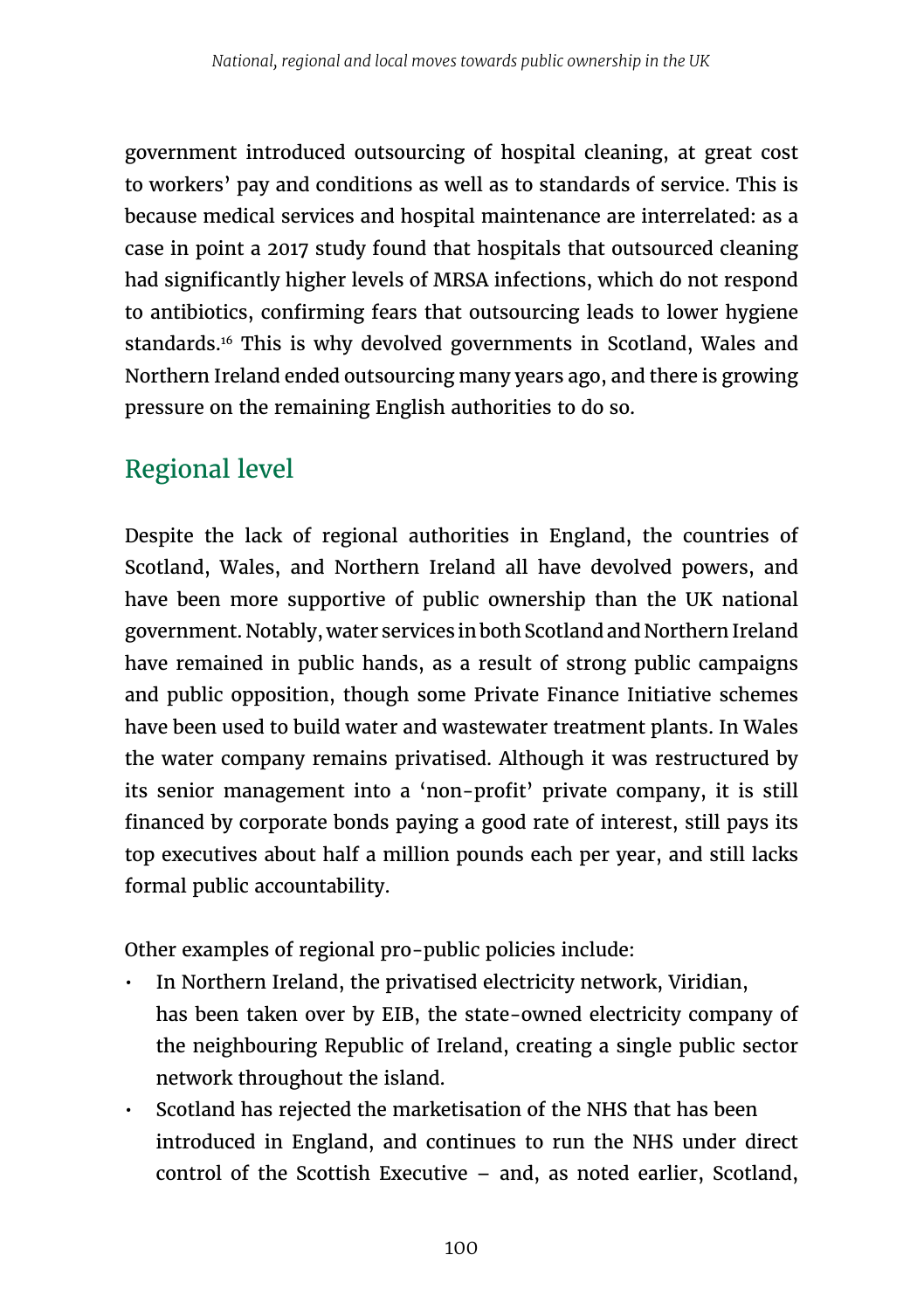Wales, and Northern Ireland took the decision to end outsourcing of cleaning in NHS hospitals in favour of 100 per cent directly employed staff<sup>17</sup>

- The Welsh government remunicipalised Cardiff Airport in 2013, ending much outsourcing, cutting carbon emissions and boosting the number of flights using the airport. The Scottish government had also remunicipalised Prestwick Airport to prevent its closure through bankruptcy but decided to re-privatise in 2019 as a result of cumulative losses.
- Scotland also rejected the use of PFI/PPPs before the UK government did so; and rejected the introduction of student fees. Scottish universities therefore remain free to students.

# National level

The trend away from outsourcing services has affected central government too. By way of illustration, the Driver and Vehicle Licensing Agency, which maintains and registers drivers and vehicles in the UK, ended 20 years of IT outsourcing with IBM and Fujitsu. The agency created a new in-house team that built a new system for online tax payments in less than two months.18

Successful campaigns led by We Own It have also managed to reverse a series of government privatisation plans at the national level, including:

- Forcing the government to bring the probation services back into public ownership, after a disastrous period of outsourcing (2019).<sup>19</sup>
- Compelling the government to take the East Coast railway service into public ownership (2018).<sup>20</sup>
- Forcing the government to abandon plans for privatising NHS Professionals, the agency providing temporary staff across the NHS  $(2017).^{21}$
- Stopping plans to privatise public service broadcaster Channel 4  $(2017).<sup>22</sup>$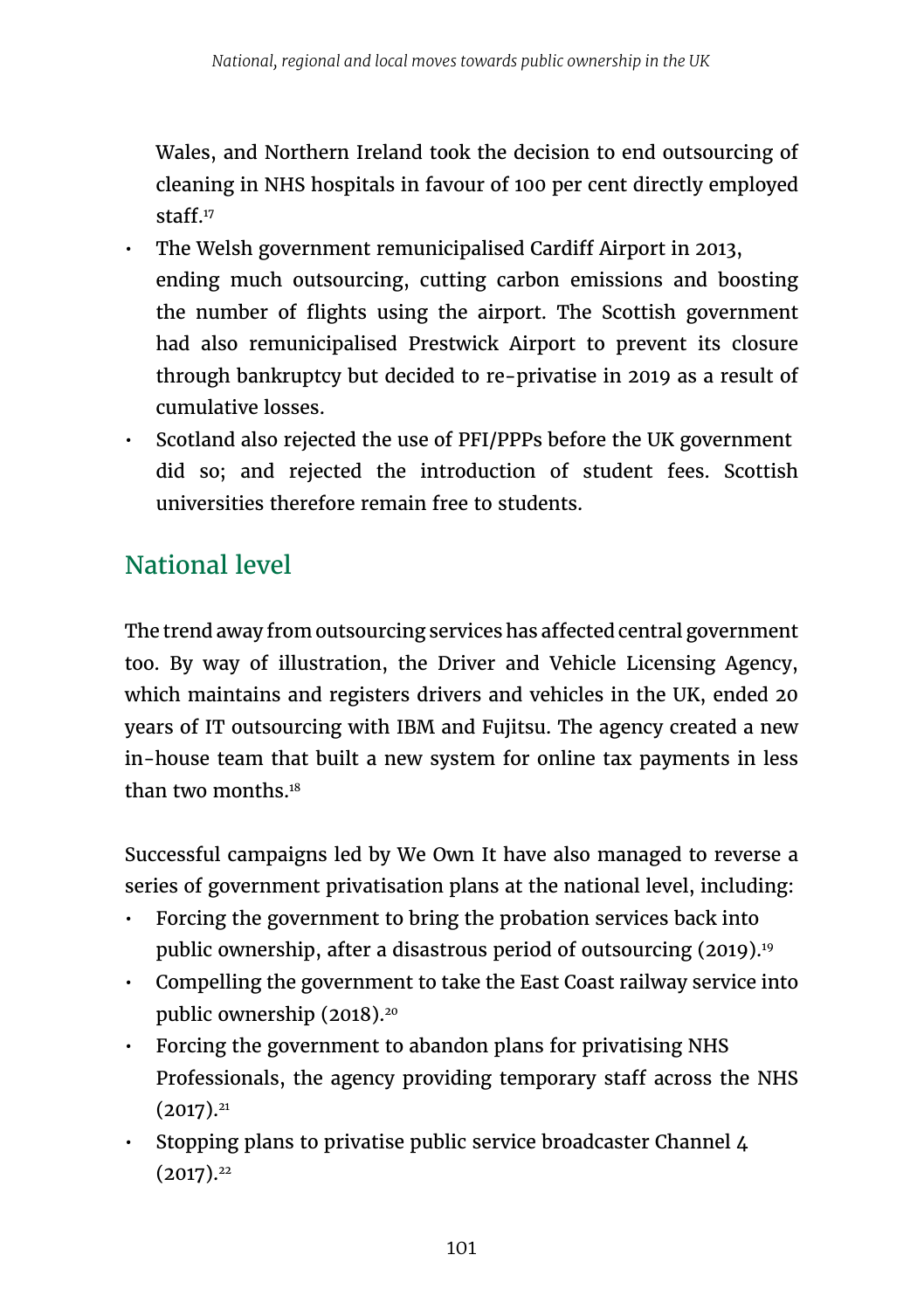• Derailing plans to privatise the Land Registry, the national system for recording and validating land ownership in the UK  $(2016).^{23}$ 

We Own It also runs continuing campaigns for public ownership of water, rail, energy and postal services. These mobilise strong public support and are reflected in Labour party commitments to bring these services into public ownership.

# Labour Party public ownership policies: 2017 and 2019 manifestos

The Labour Party has been at the forefront of the alternatives to privatisation debate in the UK. Its manifestos decisively brought such issues to the mainstream. The Labour Party's 2017 election manifesto included bringing water, energy grids, and rail services into public ownership and operation and was a key factor in Labour winning 40 per cent of the vote – its best result for decades. An opinion poll (see Figure 2) shortly afterwards showed extremely high levels of public support for public ownership. Since then, there has been a much greater level of debate about the merits of public ownership in various sectors. The Labour Party 2019 manifesto developed wider and deeper policies for public ownership in a range of sectors, influenced by the various local trends and initiatives described above, by the climate emergency, and by the economic benefits for people and for local economies. These policies have also been shown to be immensely popular with all sections of the public.24

The 2019 election manifesto laid out plans that placed climate change and renewable energy at the heart of economic policy, including the public sector's role in the matter. It included the commitment to 'deliver nearly 90% of electricity and 50% of heat from renewable and lowcarbon sources by 2030'. The extension of public ownership across many services and sectors featured repeatedly as part of this programme, with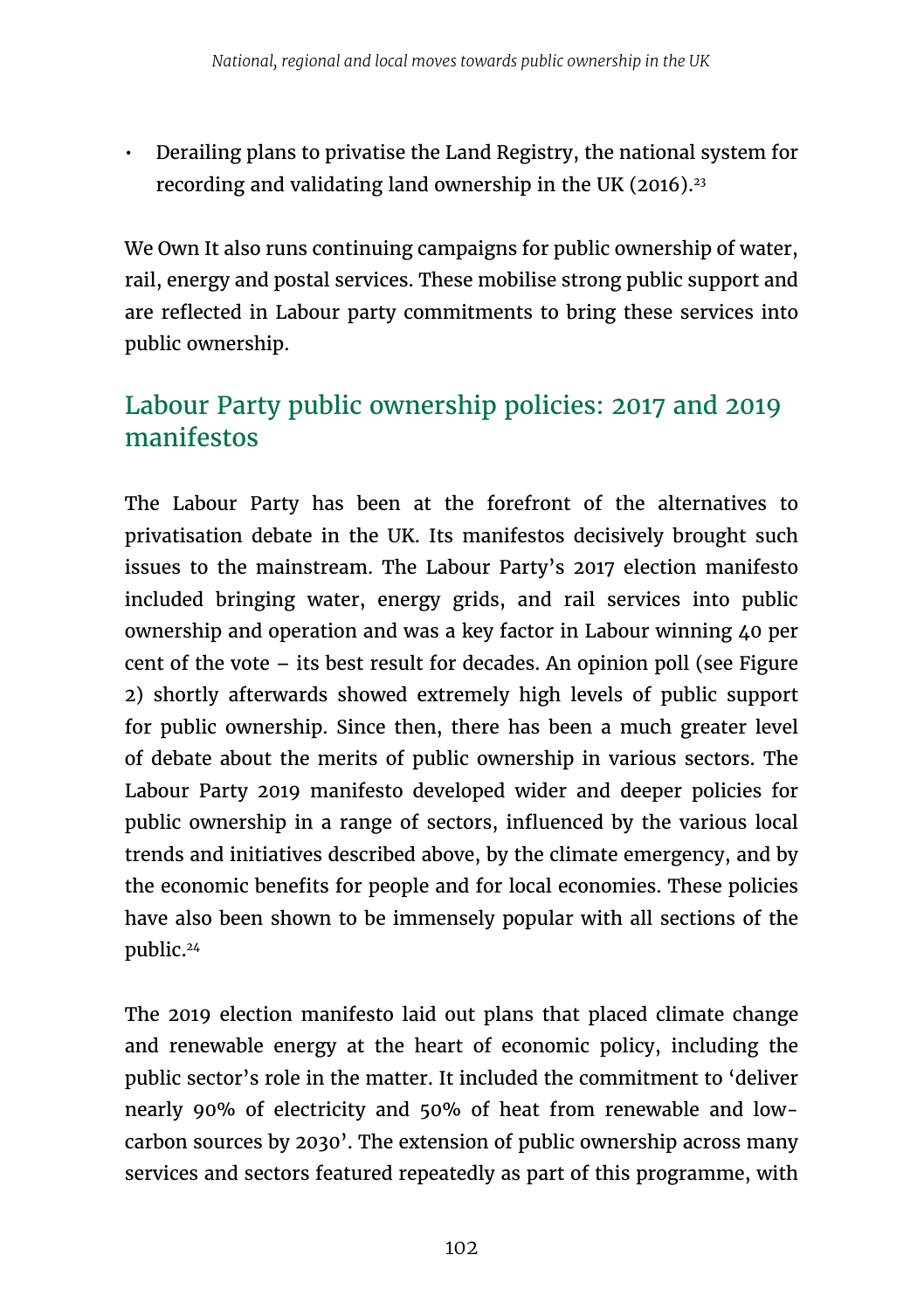new transparent and participatory democratic structures.25 The manifesto included commitments to new public sector banks:

- The creation of new public national and regional investment banks, including a National Transformation fund of £400 billion, of which £250 billion would be dedicated to 'renewable and low-carbon energy and transport, biodiversity and environmental restoration'.
- The creation of a new post office bank, following the renationalisation of Royal Mail, to provide reliable banking services for people as well as local co-ops, community enterprises and small businesses.

#### *Box ll*

### **Details of Labour's manifesto, by sector**

*Energy*

- Take 100 per cent public ownership of the national transmission grid and regional distribution grids, by nationalising electricity and gas companies and creating new national and regional energy agencies.
- Take public ownership, through regional authorities, of the Big Six energy supply companies (British Gas, EDF Energy, E.ON, Npower, Scottish Power, and SSE), which dominate the retail supply of electricity and gas in the UK.
- Enable municipalities and communities to take responsibility for generation, distribution, storage and/or supply of their own energy systems.
- Ensure public regional energy authorities take 51 per cent public ownership of all new offshore wind farms, the main future source of renewable energy for the UK and invest in onshore wind and solar energy as well.<sup>26</sup>
- Invest 20 per cent of the profits from offshore wind in parks, libraries and leisure centres for towns and communities.<sup>27</sup>
- Invest £1.8 billion into three large joint ventures to produce storage batteries, more investment into battery reprocessing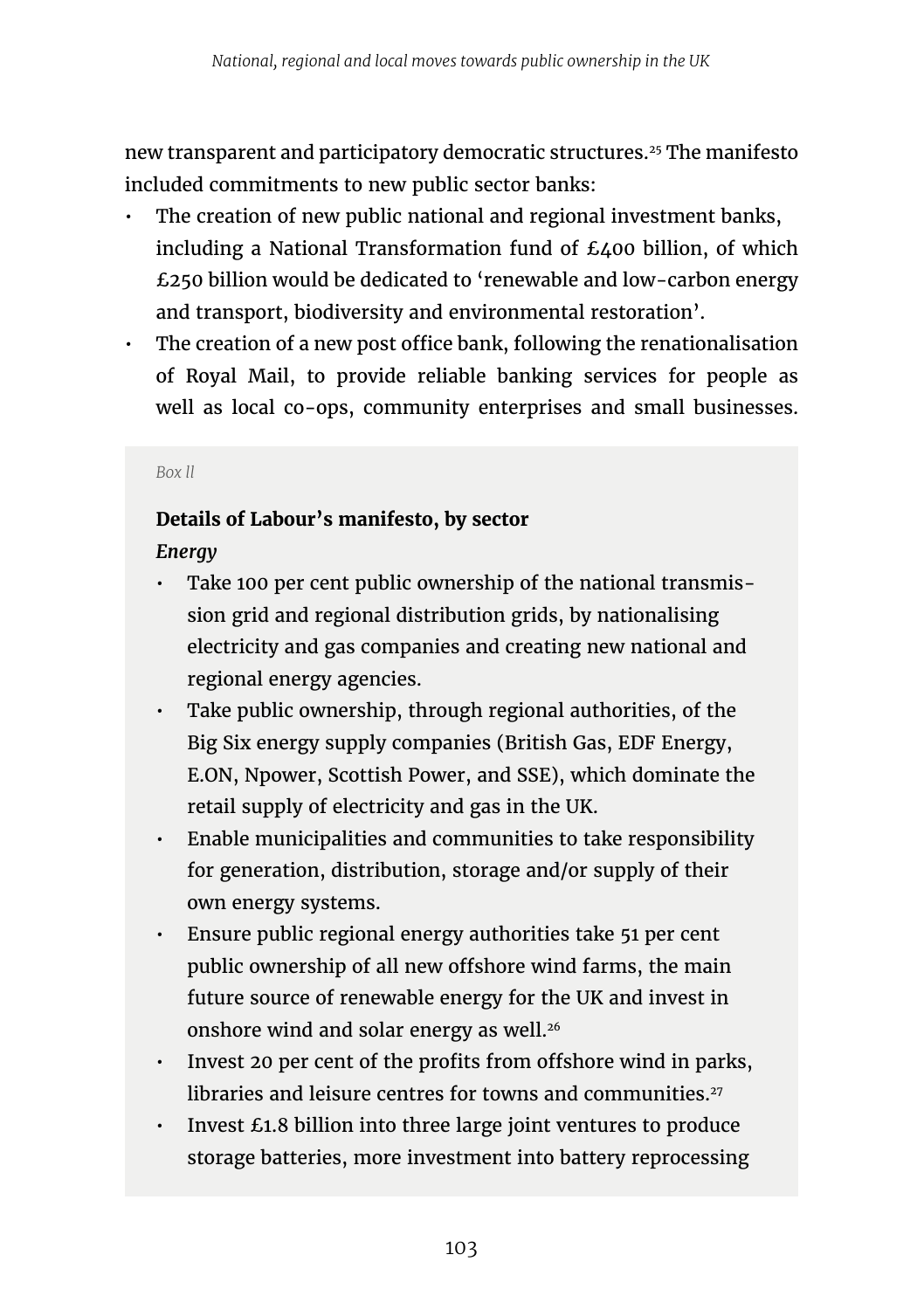plants, and public equity stakes of £300 million in new electric car manufacturing plants.

- Invest £3.6 billion through publicly owned regional distribution companies into a nation-wide grid of 72,000 charging points for electric cars.28
- Invest £300 million to create 'community car clubs' owned by the community to enable electric car sharing.
- Ensure all government cars are electric by 2025.
- $\cdot$  Invest in upgrading all 27 million homes in the UK to higher energy efficiency, saving £417 per year on the average energy bill.
- Create over 300,000 'climate' apprenticeships and create overall an extra 1 million new jobs in the green economy.

### *Buses*

Implement free bus travel for everyone under 25 years of age, through £1.3 billion per year in subsidies for bus routes, and legislate to enable all local councils to run their own bus services if they so choose.<sup>29</sup>

### *Rail*

Bring the operation of routes under publicly owned railway companies (the network itself is already public), as existing private contracts expire, and invest to replace diesel engines with electrification.

### *Water*

Bring all the private water companies in England into public ownership and create new regional public authorities to run them using open democratic processes.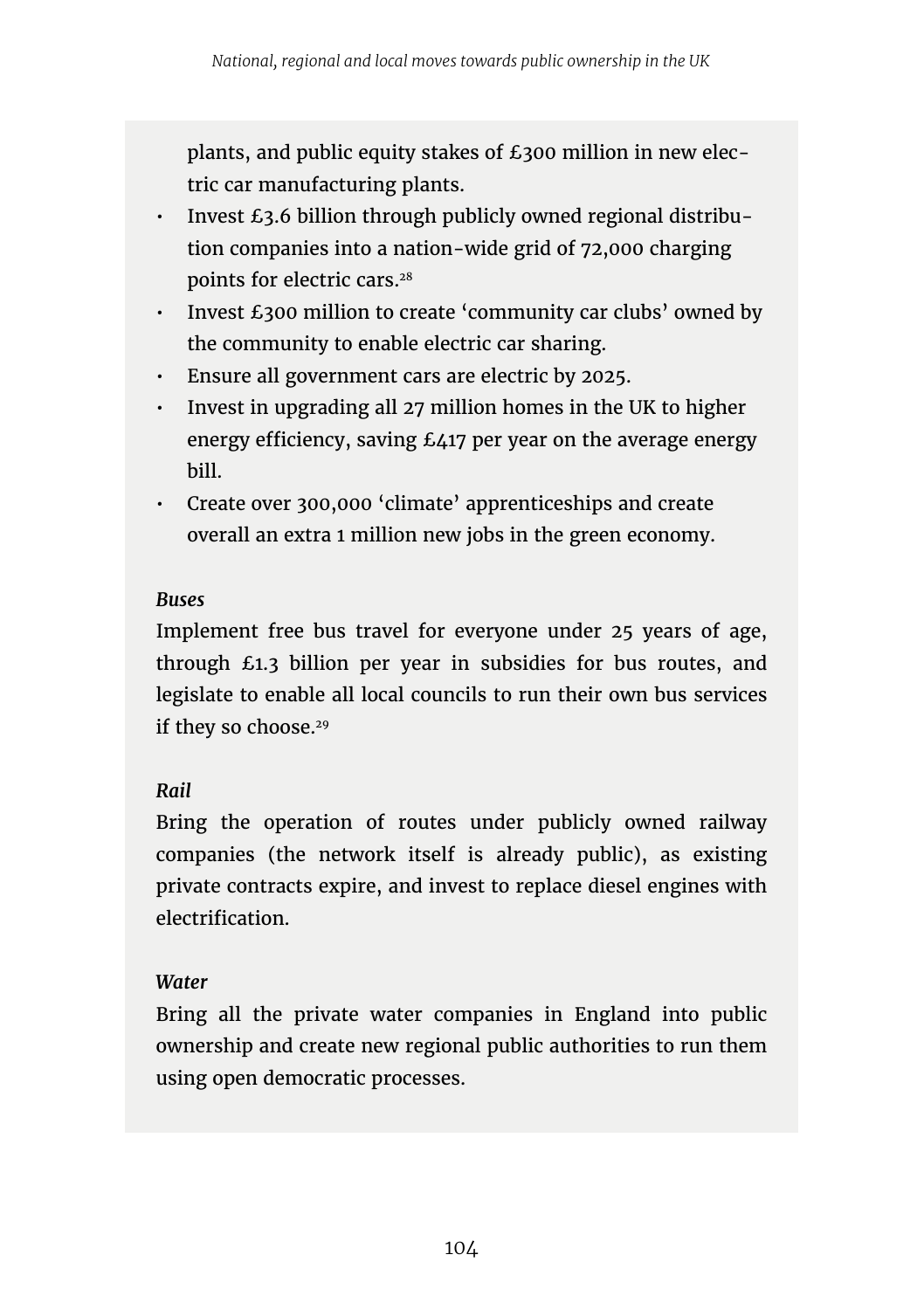#### *Housing*

Launch a new programme for local councils to build one million new public sector homes by 2030, with new powers to acquire land at low prices.

### *Health care*

Set up a publicly owned company to produce affordable medical treatments for people who need them; and tie all public funding for drug research to socially prioritised health objectives, including universal access, affordability and complete transparency of data and results.30

#### *Social care*

Create a new National Care Service, free to all, based on rebuilding municipal capacity to provide care, including new municipal care homes, and funding to enable local authorities to take over existing private care homes.31

#### *Education*

Integrate all existing private schools into the state education system.

### *Broadband and telecoms*

Nationalise the telecoms network and consumer services part of BT Group, and use it to deliver full-fibre broadband to every home in the country, free of charge to households – the costs would be financed through taxing the companies that benefit most from universal fast broadband, such as Amazon, Google, Facebook and the like.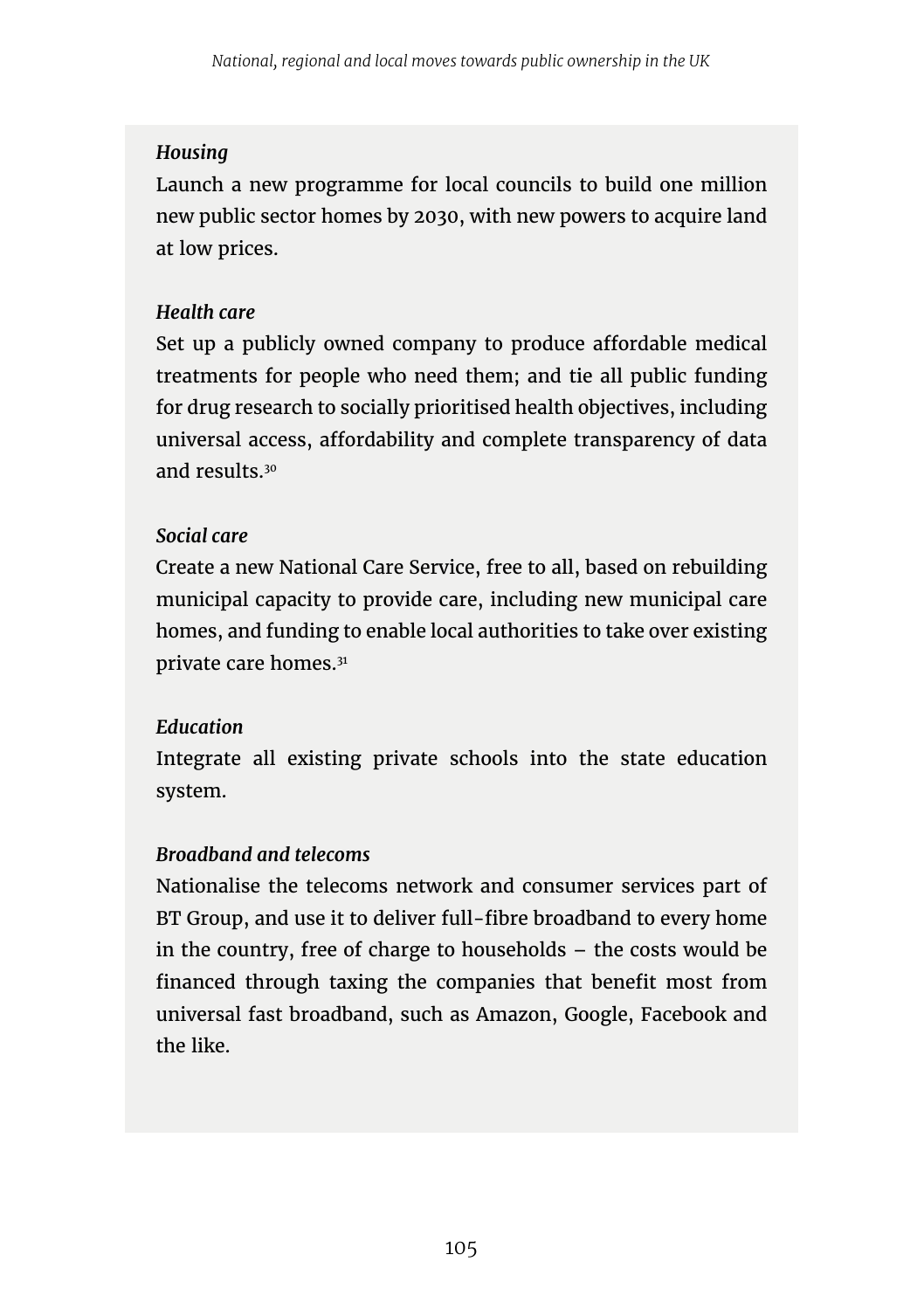#### **Plans for insourcing and PPPs:**

#### *Insourcing*

new legislation to make in-house provision the default for all local government services, with tightly defined exceptions, so that as existing contracts expire, they will automatically be brought in house. It would also strengthen the standards expected of outsourced contracts in relation to service standards and employment and make contractors subject to freedom of information laws. Labour is also advising local councils on how to insource work now.32

#### *PPPs*

Labour would not create any new PPPs, prison PPPs would be terminated, and the remaining PPPs in the NHS would be brought back into the public sector.



#### Figure 1: Energy democracy in Labour's manifesto

*Source: Labour Party (2019) Bringing energy home: Labour's proposal for publicly owned energy networks. https://www.labour.org.uk/wp-content/uploads/2019/03/Bringing-Energy-Home-2019.pdf*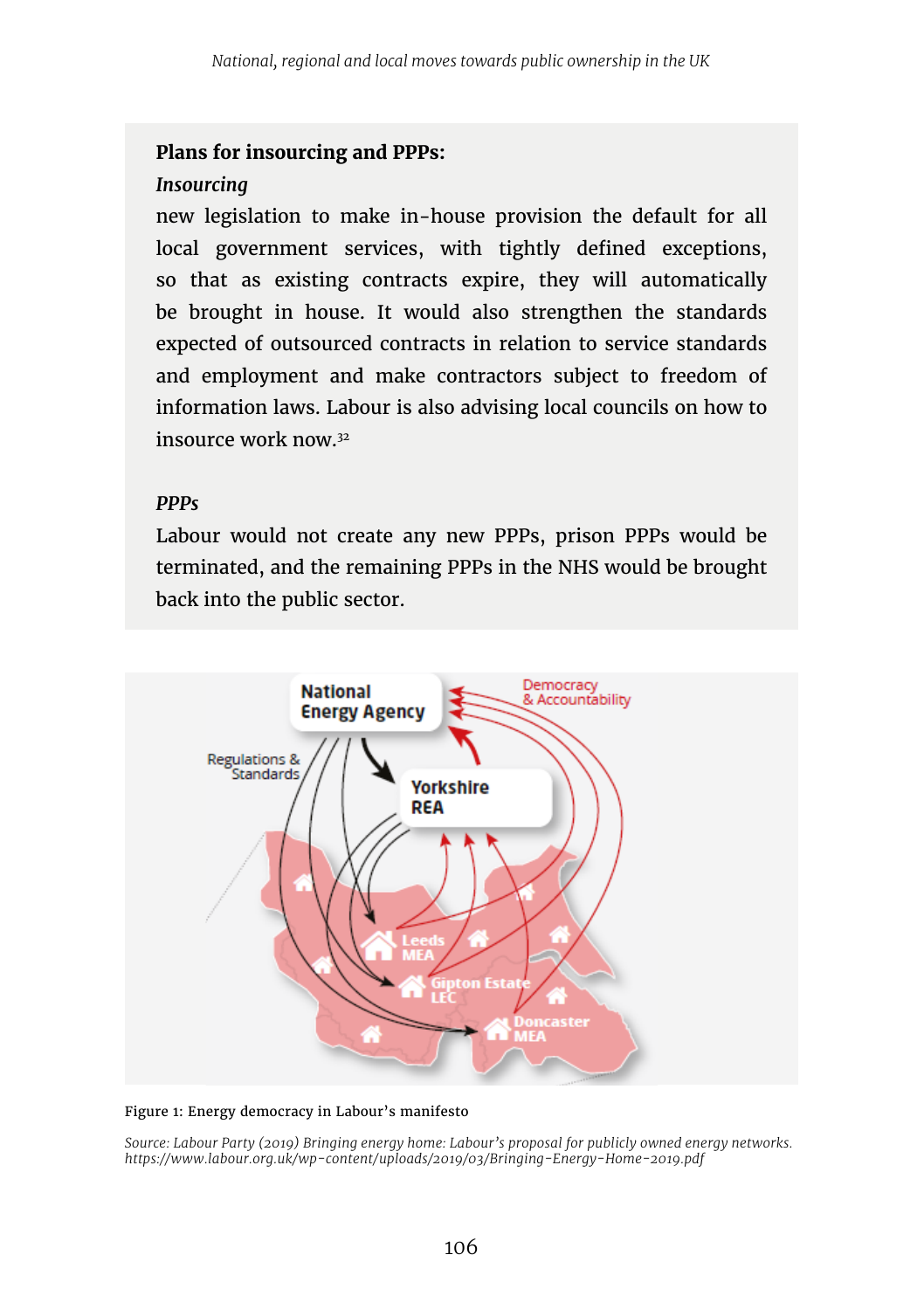# Democratisation of public services

Many of Labour's plans, if elected, would have devolved more powers and capacity to the regional, local and community levels. The party's energy proposals are a good example of this. They would have created regional authorities with overall responsibility for all parts of the energy system, with municipalities and communities taking control of systems in their own areas, subject to meeting performance and professional standards.

In parallel to these policy developments, We Own It produced a detailed plan, '*When We Own It*', for democratic governance of a new public sector,33 integrating local, regional and national levels. The plan outlines that:

The core institutions will be the new national and regional authorities in water and energy (National Water Authority, Regional Water Authorities; National Energy Agency, Regional Energy Agencies), which will own and provide strategic control of operating companies.

These new public authorities will be governed by boards in which the majority of seats are held by elected local councillors and which also include representatives of workers/unions.

Citizen representatives will be selected by a new organisation, named Participate, to which all citizens and service users will belong by default.

The regional authorities will form associations to carry out a public, transparent mutual exchange of information on best practice, known as 'sunshine regulation', with active support from a National Office for Public Ownership.

All data will be publicly available, and decisions will be made through public meetings with participatory budgeting and popular planning.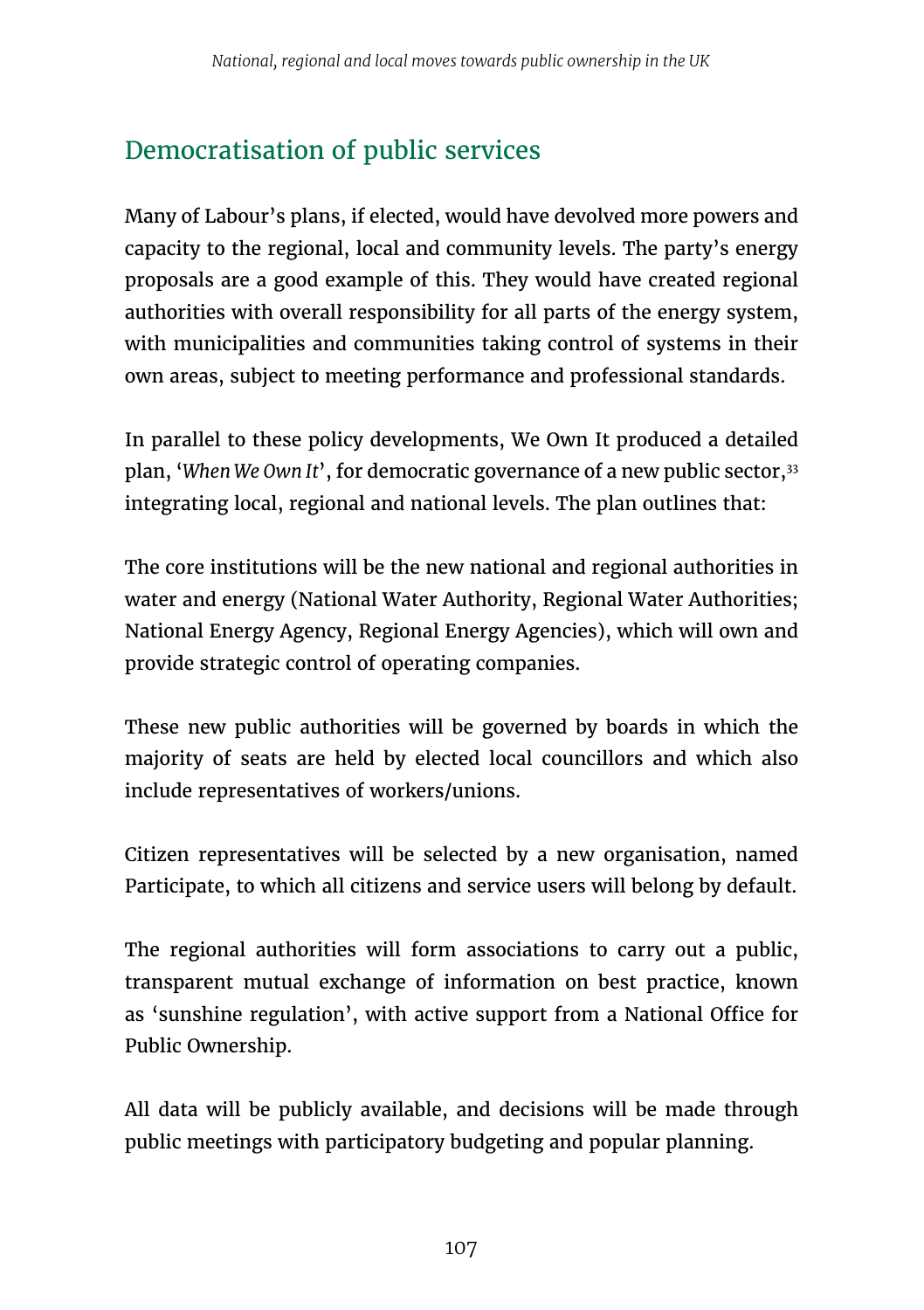We Own It has also produced a '*People's Plan'* for water, a crowd-sourced manifesto for what the industry should be doing when it returns to public ownership.34

# Big support for public ownership despite 2019 election defeat

Despite the large majority won by the Conservatives in the December 2019 election, direct surveys of voters carried out at the same time show that a substantial majority of UK voters support nationalisation and public sector operation of post, water, energy, rail and buses – as proposed in the Labour Party manifesto (see Figure 2). Support for these policies had grown measurably stronger since the 2017 election. Moreover, this majority support is very consistent across all age groups, regions, class, income, gender and ethnicity. It also extends across political parties; Conservative voters support public ownership in rail and water, and Liberal Democrat voters favour public ownership in energy, buses and post too.35



Figure 2: Public support for public ownership in Great Britain, December 2019 (YouGov) *Source: YouGov/Neon survey UK, 11-12 December 2019.*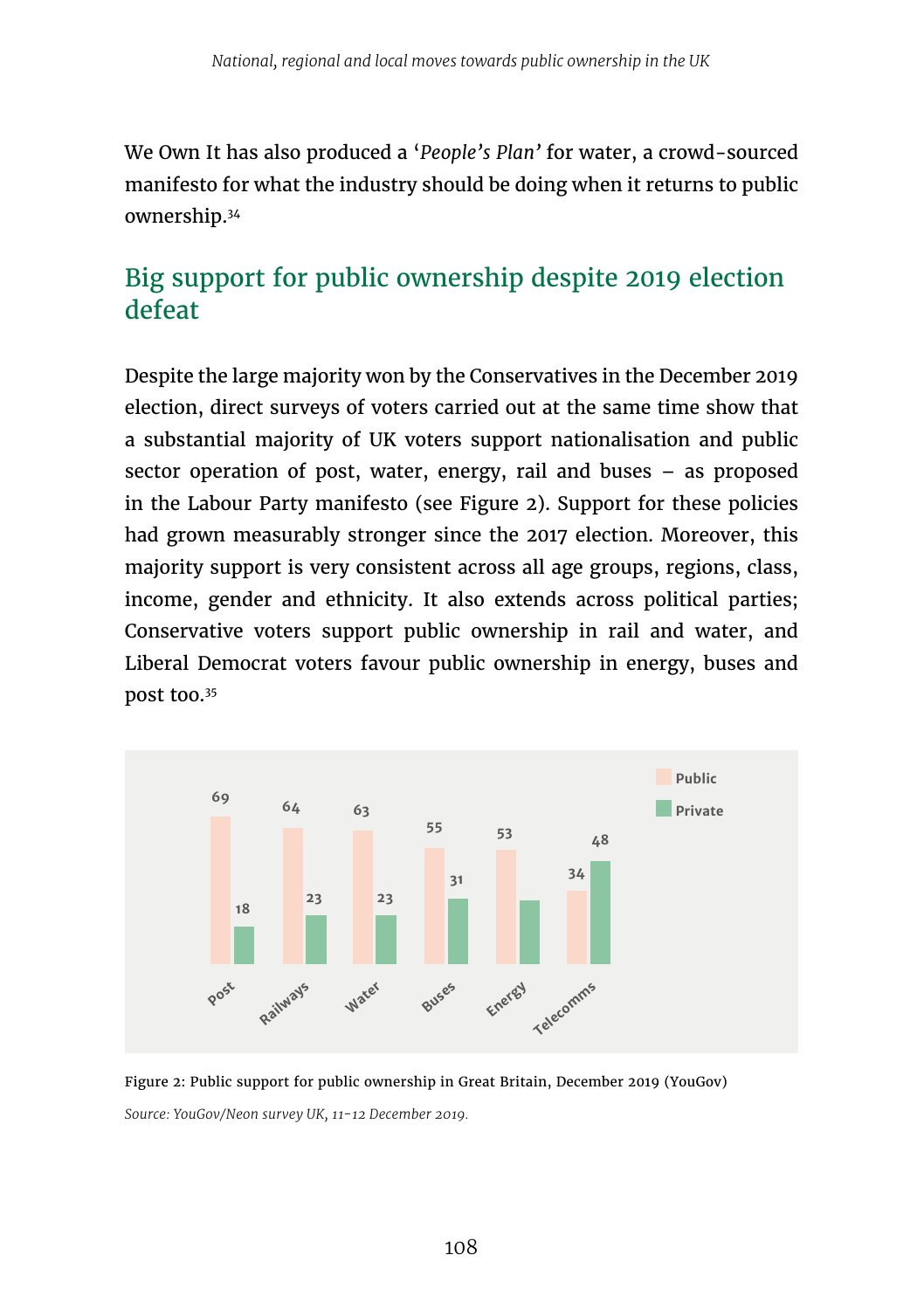This has been described as a new 'political consensus' by commentators in the *Financial Times*, *The Times* and *Independent*. 36 The new Conservative government duly demonstrated this by nationalising a second rail franchise only six weeks after the election, and it is likely to do the same with other franchises. The political economy of public ownership will continue to be a major issue in the UK in the coming years.

ABOUT THE AUTHOR



*David Hall is Visiting Professor at the University of Greenwich, London. His research focuses on the politics and economics of public services, public finance, privatisation and PPPs. From 2000 to 2013 he was Director of the Public Services International Research Unit (PSIRU). David has published numerous PSIRU reports and other journal articles and worked with social movements, civil society organisations and trade unions on all continents. He has also been a guest lecturer at the World Bank Infrastructure Division and invited to speak at meetings of United Nations agencies, the Organisation for Economic Co-operation and Development and other organisations.*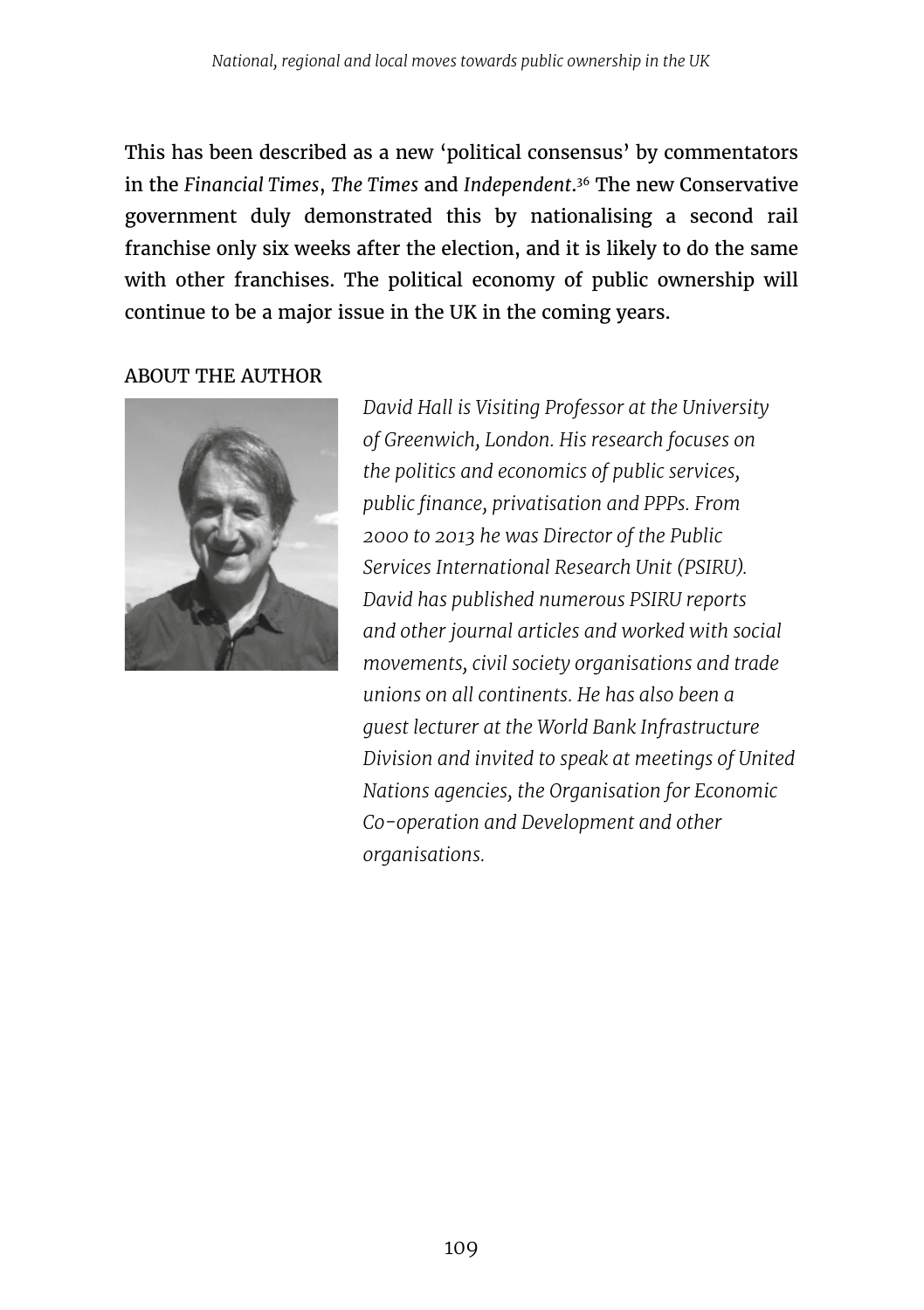### Endnotes

- 1 Labour Party (2019) Manifesto. Rebuild our Public Services. London: Labour Party. *https:// labour.org.uk/manifesto/rebuild-our-public-services/*
- 2 We Own It (2019) When We Own It. *<https://weownit.org.uk/when-we-own-it>*
- 3 Brexit refers to the withdrawal of the United Kingdom from the European Union.
- 4 Hall, D. (2020) 'The UK 2019 election: defeat for Labour, but strong support for public ownership'. PSIRU. *<http://gala.gre.ac.uk/id/eprint/26848/>*
- 5 IoG (2019) 'Government outsourcing: What has worked and what needs reform?'. September. *<https://www.instituteforgovernment.org.uk/publications/government-outsourcing-reform>*; APSE (2019) Rebuilding Capacity: The case for insourcing public contracts. *[https://www.apse.org.](https://www.apse.org.uk/apse/assets/File/Insourcing%20(web).pdf) [uk/apse/assets/File/Insourcing%20\(web\).pdf;](https://www.apse.org.uk/apse/assets/File/Insourcing%20(web).pdf)* Walker, D. and Tizard, J. (2018) Out of Contract: Time to move on from the 'love in' with outsourcing and PFI. Smith Institute *[http://www.](http://www.smith-institute.org.uk/wp-content/uploads/2018/01/Out-of-contract-Time-to-move-on-from-the-‘love-in’-with-outsourcing-and-PFI.pdf) [smith-institute.org.uk/wp-content/uploads/2018/01/Out-of-contract-Time-to-move-on-from-the-](http://www.smith-institute.org.uk/wp-content/uploads/2018/01/Out-of-contract-Time-to-move-on-from-the-‘love-in’-with-outsourcing-and-PFI.pdf) [%E2%80%98love-in%E2%80%99-with-outsourcing-and-PFI.pdf](http://www.smith-institute.org.uk/wp-content/uploads/2018/01/Out-of-contract-Time-to-move-on-from-the-‘love-in’-with-outsourcing-and-PFI.pdf);* APSE (2017) Survey data. *[https://](https://www.apse.org.uk/apse/assets/File/Secondary%20Data%20Analysis%20Downloadable%20stats%20and%20analysis(1).pdf) [www.apse.org.uk/apse/assets/File/Secondary%20Data%20Analysis%20Downloadable%20stats%20](https://www.apse.org.uk/apse/assets/File/Secondary%20Data%20Analysis%20Downloadable%20stats%20and%20analysis(1).pdf) [and%20analysis\(1\).pdf](https://www.apse.org.uk/apse/assets/File/Secondary%20Data%20Analysis%20Downloadable%20stats%20and%20analysis(1).pdf)*
- 6 House of Commons Business, Energy and Industrial Strategy and Work and Pensions Committees (2018) Carillion. Report, 16 May.*[https://publications.parliament.uk/pa/cm201719/cmselect/](https://publications.parliament.uk/pa/cm201719/cmselect/cmworpen/769/769.pdf) [cmworpen/769/769.pdf](https://publications.parliament.uk/pa/cm201719/cmselect/cmworpen/769/769.pdf)*
- 7 APSE (2019) Rebuilding Capacity: The case for insourcing public contracts. *[https://www.apse.](https://www.apse.org.uk/apse/assets/File/Insourcing%20(web).pdf) [org.uk/apse/assets/File/Insourcing%20\(web\).pdf](https://www.apse.org.uk/apse/assets/File/Insourcing%20(web).pdf)*; Bawden, A. (2019) 'Why councils are bringing millions of pounds worth of services back in-house', The Guardian, 29 May. *[https://www.the](https://www.theguardian.com/society/2019/may/29/bringing-services-back-in-house-is-good-councils)*[guardian.com/society/2019/may/29/bringing-services-back-in-house-is-good-councils](https://www.theguardian.com/society/2019/may/29/bringing-services-back-in-house-is-good-councils) **; Plimmer,**<br>G. (2018) 'How outsourcing fell out of fashion in the UK', Financial Times, 9 February. *<https://www.ft.com/content/983c4598-0d88-11e8-839d-41ca06376bf2>*
- 8 CIO (2018) 'The council is winding up a controversial contract with Capita', 28 March. *[https://www.cio.co.uk/cio-interviews/gsk-cdo-mark-ramsey-explains-how-data-is-transforming](https://www.cio.co.uk/cio-interviews/gsk-cdo-mark-ramsey-explains-how-data-is-transforming-drug-discovery-3673555/)[drug-discovery-3673555/](https://www.cio.co.uk/cio-interviews/gsk-cdo-mark-ramsey-explains-how-data-is-transforming-drug-discovery-3673555/)*
- 9 *<https://lgmutual.co.uk/>*
- 10 *<https://www.local.gov.uk/local-government-mutual>* ; *[https://www.room151.co.uk/resources/coun](https://www.room151.co.uk/resources/councils-combine-to-estblish-mutual-insurance-company/)[cils-combine-to-estblish-mutual-insurance-company/](https://www.room151.co.uk/resources/councils-combine-to-estblish-mutual-insurance-company/)* ; *[https://www.apse.org.uk/apse/assets/File/](https://www.apse.org.uk/apse/assets/File/Roger%20Houston%20and%20Ben%20Ticehurst.pdf) [Roger%20Houston%20and%20Ben%20Ticehurst.pdf](https://www.apse.org.uk/apse/assets/File/Roger%20Houston%20and%20Ben%20Ticehurst.pdf)*
- 11 UK Govt Insolvency Service (2018) 'Carillion contracts complete transfer', 6 August. *<https://www.gov.uk/government/news/carillion-contracts-complete-transfer>*; Unite (2018) Ending Bandit Capitalism. December. *<https://unitetheunion.org/media/2132/ending-bandit-capitalism.pdf>*
- 12 *[https://tfl.gov.uk/info-for/media/press-releases/2019/may/world-first-hydrogen-double-decker](https://tfl.gov.uk/info-for/media/press-releases/2019/may/world-first-hydrogen-double-decker-buses-to-help-tackle-london-s-toxic-air)[buses-to-help-tackle-london-s-toxic-air](https://tfl.gov.uk/info-for/media/press-releases/2019/may/world-first-hydrogen-double-decker-buses-to-help-tackle-london-s-toxic-air)*
- 13 The Guardian (2019) 'Greater Manchester considers taking back control of bus network', 24 June. *[https://www.theguardian.com/uk-news/2019/jun/24/greater-manchester-considers-tak](https://www.theguardian.com/uk-news/2019/jun/24/greater-manchester-considers-taking-back-control-bus-network)[ing-back-control-bus-network](https://www.theguardian.com/uk-news/2019/jun/24/greater-manchester-considers-taking-back-control-bus-network)*
- 14 The Guardian (2019) 'I've seen the future and it's Norwich: the energy-saving, social housing revolution', 16 July *[https://www.theguardian.com/artanddesign/2019/jul/16/norwich-goldsmith](https://www.theguardian.com/artanddesign/2019/jul/16/norwich-goldsmith-street-social-housing-green-design)[street-social-housing-green-design](https://www.theguardian.com/artanddesign/2019/jul/16/norwich-goldsmith-street-social-housing-green-design)*
- 15 See the We Own It website: *<https://weownit.org.uk/public-ownership/nhs>*, *[https://weownit.org.uk/](https://weownit.org.uk/blog/heres-how-really-get-our-nhs-table) [blog/heres-how-really-get-our-nhs-table](https://weownit.org.uk/blog/heres-how-really-get-our-nhs-table)*
- 16 Toffolutti, V., Reeves, A., McKee, M. and Stuckler, D. (2017) 'Outsourcing cleaning services increases MRSA incidence: Evidence from 126 English acute trusts', Social Science & Medicine 174 (February): 64–69. *<https://doi.org/10.1016/j.socscimed.2016.12.015> [https://www.sciencedirect.](https://www.sciencedirect.com/science/article/pii/S0277953616306864) [com/science/article/pii/S0277953616306864](https://www.sciencedirect.com/science/article/pii/S0277953616306864)*; EPSU (2011) UK: hospital cleaning brought in house in Scotland, Wales, N. Ireland. *[https://www.epsu.org/article/uk-hospital-cleaning-brought-house](https://www.epsu.org/article/uk-hospital-cleaning-brought-house-scotland-wales-n-ireland)[scotland-wales-n-ireland](https://www.epsu.org/article/uk-hospital-cleaning-brought-house-scotland-wales-n-ireland)*